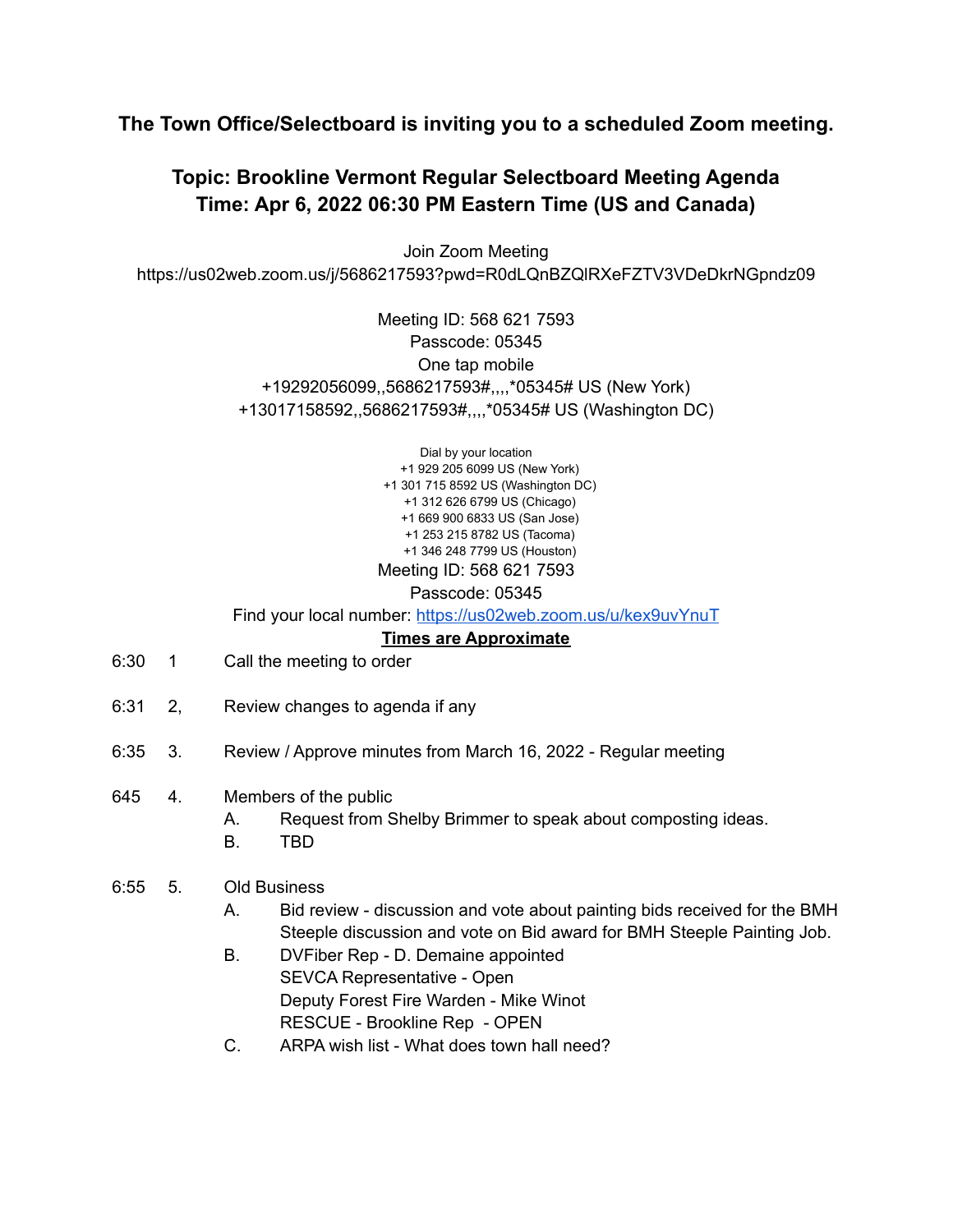- 710 6. New Business
	- A. Introduction of an idea for a Brookline Neighborhood Gathering Event Led by BMH committee and hopefully other community volunteers. Suggested dates Saturday July 9 &/or Sunday July 10, 2022. Looking to provide a day this summer when the town residents can gather together, enjoy each other's company and visit historically important areas in Brookline including Round School House, Brookline Meeting House, Historic Homesteads. Suggested fun ideas include but are not limited to having an Ice Cream Social… Afternoon BBQ or food truck… Childrens activities. … Soft ball game… Photography contest by residents of Brookline locations during the different seasons to be put into a fundraising calendar sale for the holidays. (Cynthia Nau's idea) Collect suggestions for ARPA fund applications that are important to the residents. The July planning committee is requesting consideration of using the monies in Fund 6 - Community fund monies to support the program ( porta potty rentals, supplies, ice cream etc etc.)
	- C. Sole Source Vendor List Update
	- D. TBD
- 7:30 6. Reports and Updates

A. Road Supervisor Report - E. Mark Bills

- 1. Update on road conditions and material needs post mud season
- 2. Summer equipment needs Roadside mowing and wheeled excavator availability for lease this summer.
- 3. Review and approve the RFP for paving the damage on Putney Mountain Road that was caused by FEMA disaster 4621.
- 4. Review and approve the RFP for paving the area on Grassy Brook Road North of the Hill Road GBR triangle on the river bend section.
- 5. Discuss the Culvert on Holland Hill Road
- 6. Leaf Blower Grant RFP TBD
- B. Highway Grants Stan Noga
	- 1. Sand / Salt Shed update discussion on use of ARPA money as Brookline's match funds for grant.
	- 2. Grant planning
	- 3. Changes in handling of Grants at WRC discussion as per Jeff Nugent
	- 4. Discussion about available (free money) \$10,000.00 equipment grant through VLCT - PACIF
	- 5. tbd
- C. Town Clerk Treasurer Report Guy Tanza
	- 1. Dog license update
	- 2. Town business update
	- 3. Treasurer comments Update